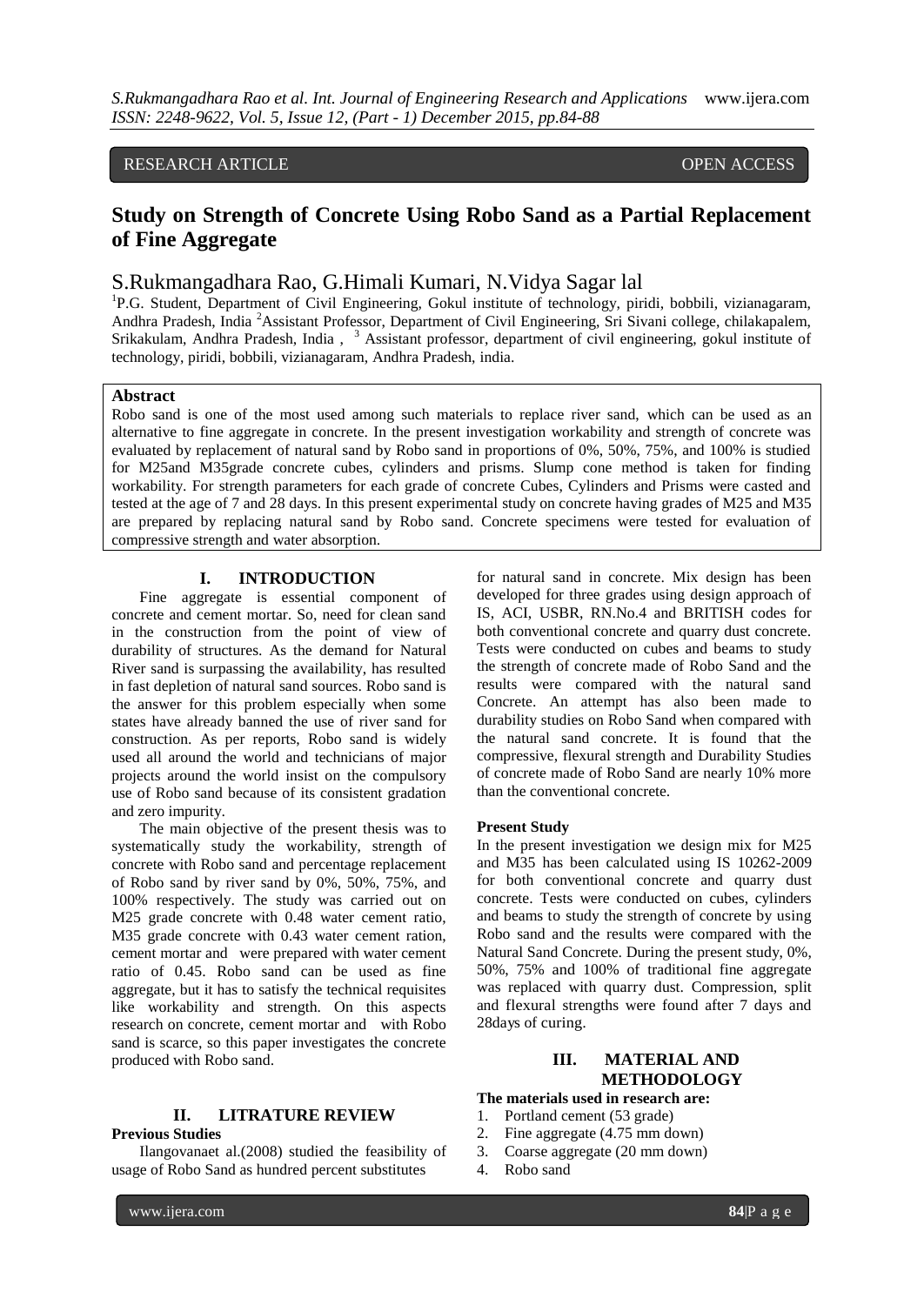5. Water

6. Admixtures

#### **Cement:**

Ordinary Portland cement of 53 grade conforming to Indian Standard IS 12269-1987 was used throughout the experimental program. Cement must develop the appropriate strength. It must represent the appropriate rheological behavior. Generally same types of cements have quite different rheological and strength characteristics, particularly when used in combination with admixtures and cementing material.

#### **Fine Aggregate**

Fine aggregate (sand) used for this entire investigation for concrete was river sand conforming to zone-II of IS: 383-1970. Fine aggregate normally consists of natural, crushed, or manufactured sand. The physical properties of fine aggregate like specific gravity, gradation and fineness modulus are tested in accordance with IS :2386.

### **Coarse Aggregate**

Coarse aggregate crushed granite of 20 mm down size has been used as coarse aggregate. The physical properties of coarse aggregate like specific gravity, Bulk density, impact value, gradation and fineness modulus are tested in accordance with IS: 2386.

#### **Robo sand**

Robo Sand is a fine aggregate that is produced by crushing stone, gravel, or slag. Used for aggregate material less than 4.75 mm that is processed from crushed rock or gravel and intended for construction use. Robo sand is a material of high quality, in contradiction to non-refined surplus from coarse aggregate production.

#### **Water**

The water, which is used for making concrete and for curing, should be clean and free from harmful impurities such as oil, alkali, acid, etc, in general, the water, which is fit for drinking should be used for making concrete.

#### **Methodology**

Concrete specimens were casted using 0%, 50%, 75% and 100% of replacement fine aggregate with Robo sand. Cubes of standard size 150mm were casted and tested for 7 and 28 days compressive strength. Standard cylinders of size150mmx300mm (diameter x height) were casted and tested for 7 and 28 days for split tensile strength. Also standard prisms of size 500mm x 100mm x 100mm (length x width x height) were cast and tested for 28days for flexural strength and observed the percentage of

water absorption in both Robo Sand and Natural sand.

#### **IV. RESULTS AND TABLES**

**Compressive strength:** Average Compressive Strength of Concrete with Robo sand in M25 Grade.

| % of replacement   Average Compressive strength |             |         |
|-------------------------------------------------|-------------|---------|
| Sand with Robo of the concrete at different     |             |         |
| sand                                            | ages(N/mm2) |         |
| % of replacement                                | 7 days      | 28 days |
| $\Omega$                                        | 21.93       | 31.59   |
| 50                                              | 24.81       | 36.15   |
| 75                                              | 23.37       | 34.15   |
| 100                                             | 22.63       | 32.67   |



Average Compressive Strength of Concrete with Robo sand in M35 Grade.

| % of replacement | Average Compressive strength |         |
|------------------|------------------------------|---------|
| Sand with Robo   | of the concrete at different |         |
| sand             | ages(N/mm2)                  |         |
| % of replacement | 7 days                       | 28 days |
| $\overline{0}$   | 28.93                        | 44.63   |
| 50               | 31.52                        | 49.33   |
| 75               | 30.30                        | 46.70   |
| 100              | 29.02                        | 45.15   |

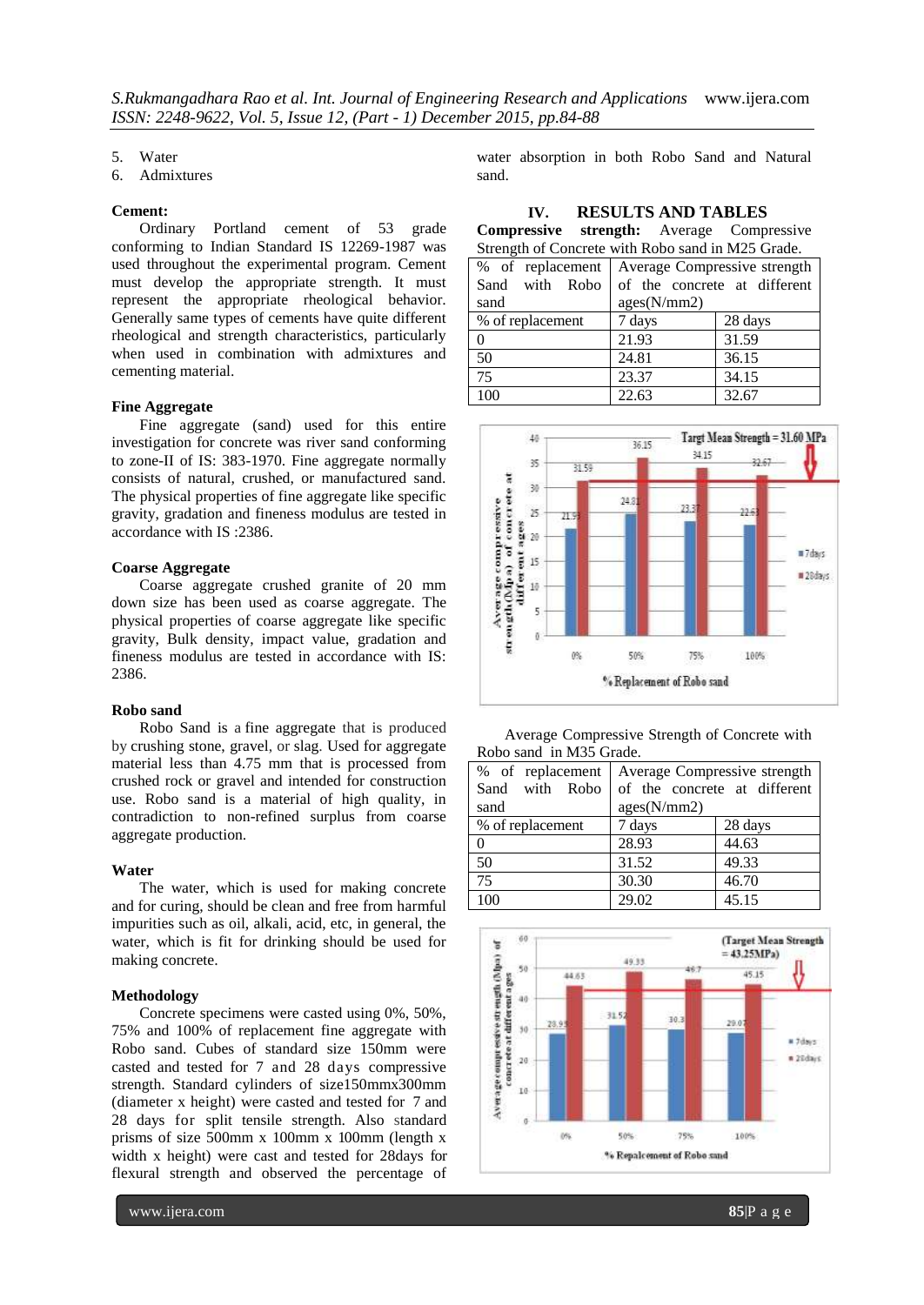*S.Rukmangadhara Rao et al. Int. Journal of Engineering Research and Applications* www.ijera.com *ISSN: 2248-9622, Vol. 5, Issue 12, (Part - 1) December 2015, pp.84-88*

#### **Split tensile strength:**

Average Split tensile Strength of Concrete with Robo sand in M25 Grade.

| % of replacement<br>Sand with Robo<br>sand | Average Split tensile strength<br>of the concrete at different<br>ages(N/mm 2) |         |
|--------------------------------------------|--------------------------------------------------------------------------------|---------|
| % of replacement                           | 7 days                                                                         | 28 days |
| 0                                          | 2.62                                                                           | 3.75    |
| 50                                         | 2.76                                                                           | 4.03    |
| 75                                         | 2.71                                                                           | 3.89    |
| 100                                        | 2.67                                                                           | 3.85    |



Average Split tensile Strength of Concrete with Robo sand in M35 Grade.

| % of replacement<br>Sand<br>with Robo<br>sand | Average Split tensile strength<br>of the concrete at different<br>ages(N/mm2) |         |
|-----------------------------------------------|-------------------------------------------------------------------------------|---------|
| % of replacement                              | 7 days                                                                        | 28 days |
| 0                                             | 3.04                                                                          | 4.36    |
| 50                                            | 3.35                                                                          | 4.58    |
| 75                                            | 3.16                                                                          | 4.41    |
| 100                                           | 3.09                                                                          | 4 44    |



#### **Flexural strength test:**

Average Flexural Strength of Concrete with Robo sand in M25 Grade.

| % of replacement<br>Sand with Robo<br>sand | Average Flexural strength of<br>concrete at different<br>the<br>ages(N/mm2) |
|--------------------------------------------|-----------------------------------------------------------------------------|
|                                            | 6.65                                                                        |
| 50                                         | 8.83                                                                        |
| 75                                         | 7.67                                                                        |
| 100                                        | 7.42                                                                        |



Average Flexural Strength of Concrete with Robo sand in M35 Grade.

| % of replacement<br>Sand with Robo<br>sand | Average Flexural strength of<br>the concrete at different<br>ages(N/mm2) |
|--------------------------------------------|--------------------------------------------------------------------------|
|                                            | 8.67                                                                     |
| 50                                         | 10.58                                                                    |
| 75                                         | 9.5                                                                      |
| 100                                        | 9                                                                        |

www.ijera.com **86**|P a g e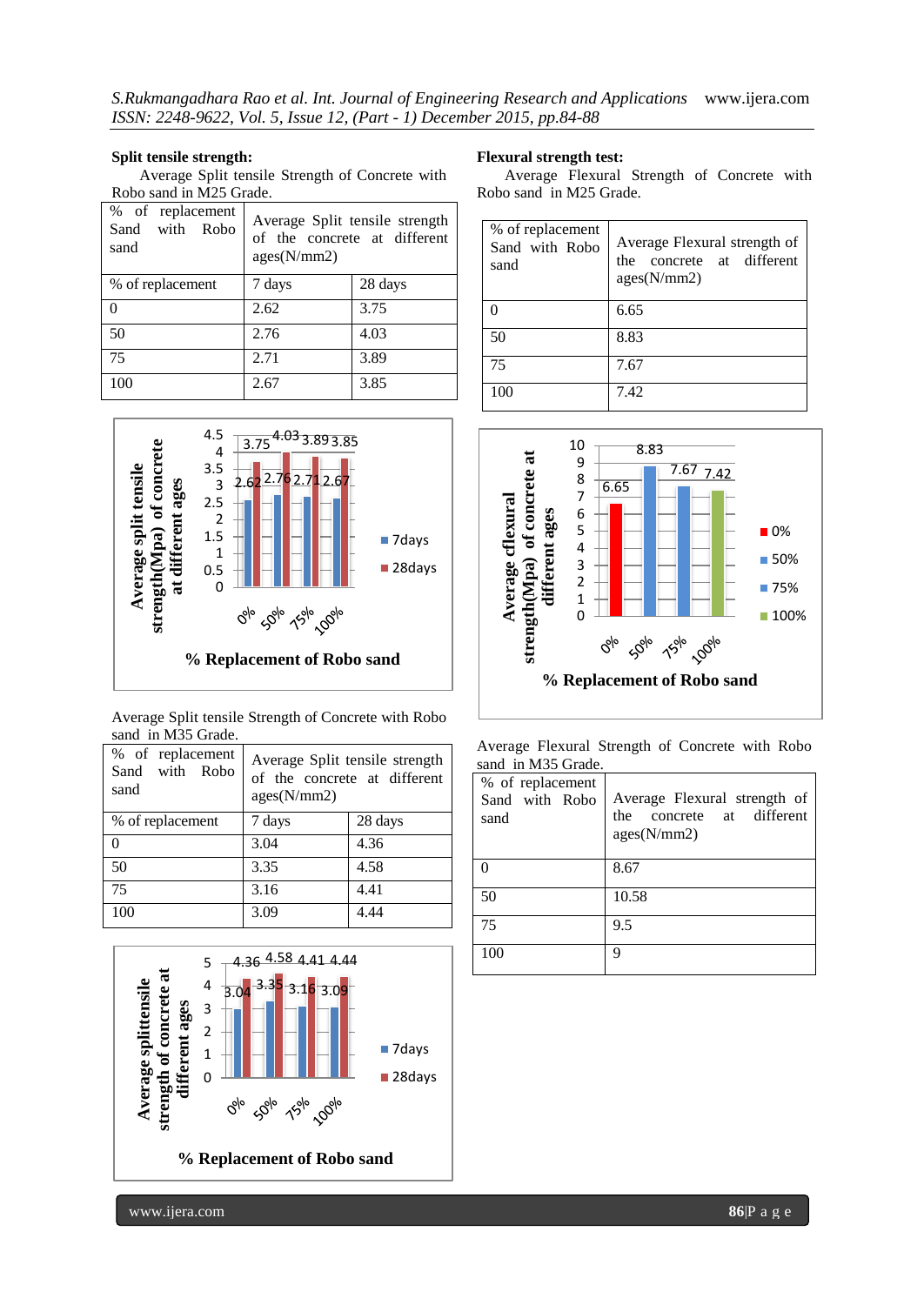*S.Rukmangadhara Rao et al. Int. Journal of Engineering Research and Applications* www.ijera.com *ISSN: 2248-9622, Vol. 5, Issue 12, (Part - 1) December 2015, pp.84-88*



 By this table and graphs shows that there is an increase in compressive strength, split tensile strength, flexural strength with 0%, 50%, 75%, 100% replacement of sand with Robo sand and it decreases with after 50% replacement in both M25 and M35 grade of concrete.

### **V. CONCLUSION**

The effect of percentage replacement of Robo sand on strength property and workability were evaluated and compared with reference mix of 0% replacement of River sand by Robo sand.

- The compressive strength of concrete specimens made with 50%replacementof river sand by Robo sand gives higher strength of 12% to 15% and with 100% replacement gives a higher strength of 3% to 4% as compare to reference mix.
- The split tensile strength of concrete specimens made with 50% replacement of river sand by Robo sand gives higher strength of 7%to 9% and with 100% replacement gives a higher strength of 3%to 4% as compare to reference mix.
- The flexural strength of concrete specimens made with 50% replacement of river sand by Robo sand gives higher strength of 20%to 22% and with 100% replacement gives a higher strength of 5%to 8% as compare to reference mix.
- By replacement of natural sand with Robo sand, the cost of the construction can be reduced to10% per cum.
- higher results then the normal conventional concrete.
- The strength of the Quarry Rock Dust concrete is comparatively 8-12% more than that of similar mix of conventional concrete.

## **REFERENCES**

www.ijera.com **87**|P a g e

#### **Technical papers:**

- [1.] Hudson, B. P., "*Manufactured Sand for concrete*" The Indian concrete Journal, May 1997, pp. 237-240
- [2.] Ilangovana R, Mahendrana N and NagamanibK "*Strength and durability properties of concrete containing Robo Sand as fine aggregate*" ARPN Journal of Engineering and Applied Sciences, vol. 3, no. 5, October 2008, ISSN 1819-6608
- [3.] Mahzuz. H. M. A., Ahmed. A. A. M and Yusuf. M. A "*Use of stone powder in concrete and mortar as an alternative of sand*" African Journal of Environmental Science and Technology Vol. 5(5), pp. 381- 388, May 2011 ISSN 1996-0786 ©2011 Academic Journals
- [4.] Mohaiminul Haque, 2Sourav Ray, H. M. A. Mahzuz "*Use of Stone Powder with Sand in Concrete and Mortar: A Waste Utilization Approach*" ARPN Journal of Science and Technology vol. 2, no. 7, August 2012 ISSN 2225-7217
- [5.] Nagabhushana and Sharadabai. H "*Use of crushed rock powder as replacement of fine aggregate in mortar and concrete"* Indian Journal of Science and Technology Vol. 4 No. 8 (Aug 2011) ISSN: 0974- 6846
- [6.] Saeed Ahmad and Shahid Mahmood "*Effects of crushed and natural sand on the properties of fresh and hardened concrete*"
- [7.] Sivakumar. A and Prakash M. "*Characteristic studies on the mechanical properties of quarry dust addition in conventional concrete*" Journal of Civil Engineering and Construction Technology Vol. 2(10), pp. 218-235, October 2011 ISSN 2141-2634 ©2011 Academic Journals
- [8.] VeeraReddy.M " *Investigations on stone dust and ceramic scrap as aggregate replacement in concrete*" international journal of civil and structural engineering volume 1, No 3, 2010
- [9.] Venumalagavelli " *High performance concrete with GGBS and Robo sand*" International Journal of Engineering Science and Technology Vol. 2(10), 2010, 5107- 5113
- [10.] IS 456:2000. Plain and Reinforced Concrete Code of Practice (Fourth Revision), Bureau of Indian Standards, New Delhi.
- [11.] IS: 8112-1989. Specification for 53 Grade ordinary Portland cement. Bureau of Indian Standards, New Delhi.
- [12.] IS: 383-1970. Specification for coarse and Fine Aggregates from natural sources for concrete. Bureau of Indian standards, New Delhi.